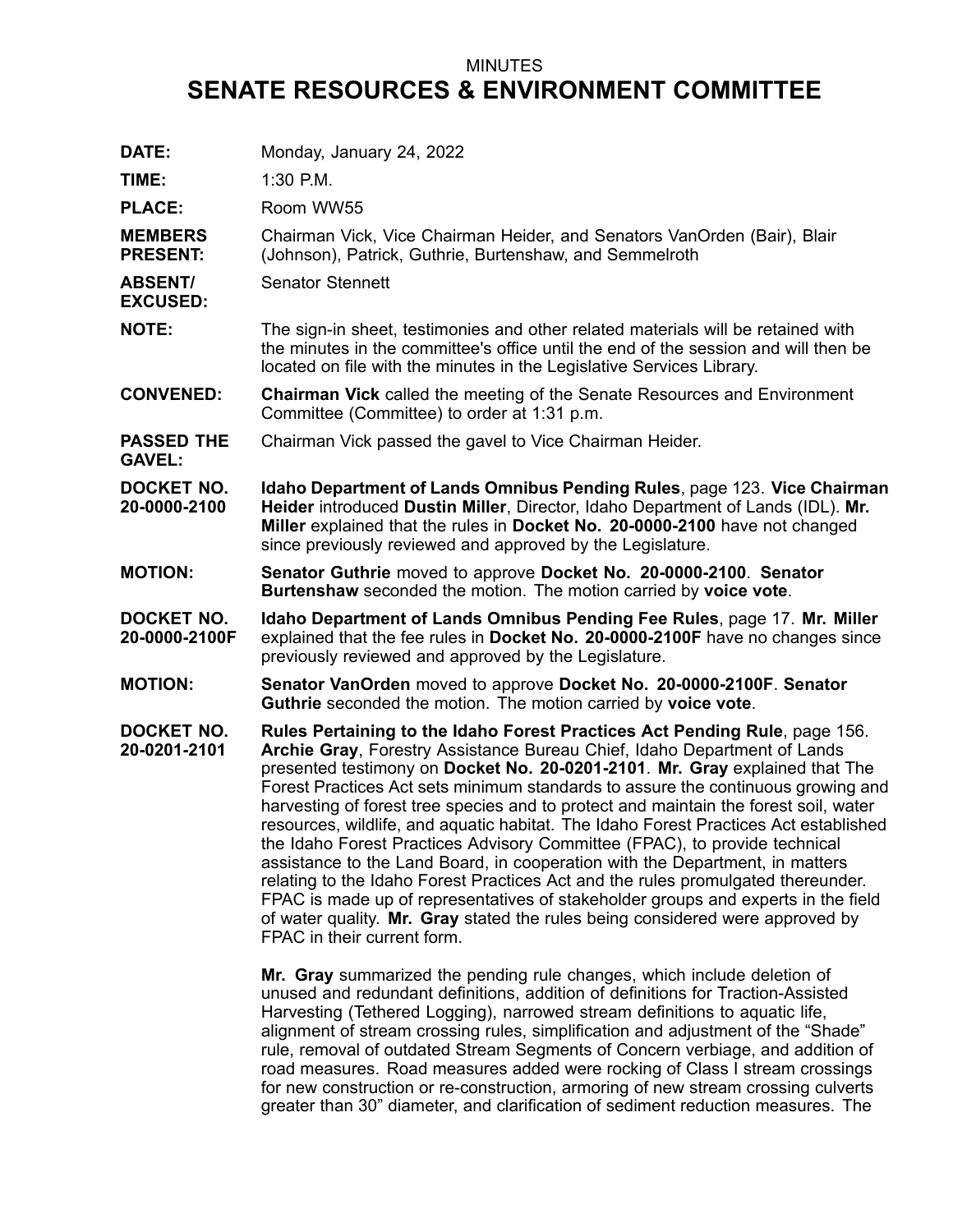most significant change in this docket is the change to the streamside retention rule or "shade rule".

**Mr. Gray** provided some background on changes pending for this rule from when the rule was last revised to the current rule language. In 2013, FPAC recommended that IDL begin the rule promulgation process to implement changes to stream protection rules, specifically the Shade rule. The Shade rule was derived from years of work to develop science-based requirements for retention of shade in the form of trees adjacent to Class I streams to protect water temperature and quality. IDL worked with the Idaho Department of Environmental Quality (DEQ) and the University of Idaho to implement <sup>a</sup> multi-year Shade Effectiveness study to compare the modeled and measured (actual) changes in shade when applying the Shade Rule across different forest types. In January of 2020, the study was published. FPAC's goal for the 2014 rule was to limit shade loss to 10% based on simulated modeling and the 2020 effectiveness study demonstrated shade loss significantly less than 10% when the rule was properly applied. However, the rule was considered by many to be too complicated and difficult to implement. The current changes simplify the existing rule to make it more easily understood and applied. The objective of the pending rule is to provide management options to landowners while still affording appropriate protections to stream shade and large woody debris recruitment.

Rule updates specific to the use of ground-based logging equipment on steep slopes are due to changes in technology used in the industry. Machinery is now being used on steep slopes while tethered to another machine or anchor point with <sup>a</sup> winch to maintain tension. This traction-assistance allows the machine to operate safely with reduced soil disturbance. The pending rule language allows for the use of this new family of machines. Additionally, road construction rules are being updated to improve water quality protections at stream crossings. The new rules require additional resource protection measures be implemented when constructing or reconstructing stream crossings.

**Mr Gray** addressed comments made during rulemaking that related to this rule change. Related to the shade rule, comments asked IDL to place restrictions similar to those used by the US Forest Service (300-foot no harvest zones adjacent to fish bearing streams). **Mr Gray** noted these would be inconsistent with the goal of allowing harvest activity to maintain forest health and productivity. The EPA asked IDL to consider a more restrictive version of the Shade rule that would have substantially limited harvest opportunities closer to streams. Some tribal comments called for no-cut zones near streams. IDL received comments that because the rule limits harvest opportunities near Class I streams, it represents <sup>a</sup> burden to the landowner who pays taxes on these lands. Many commenters felt IDL needed to address tree retention requirements on Class II, non-fish bearing streams. **Mr. Gray** stated IDL agreed, although based on comments and testimony received during the rulemaking process, IDL has no plans to make changes on Class II streams.

**Mr. Gray** stressed the importance of the Shade rule to Idaho and stated if the state does not sensibly regulate harvesting timber in Stream Protection Zones, it is likely the federal government will impose its own mandates that would be far more restrictive. **Mr Gray** concluded by stating IDL's continued commitment to monitoring and updating this rule when appropriate.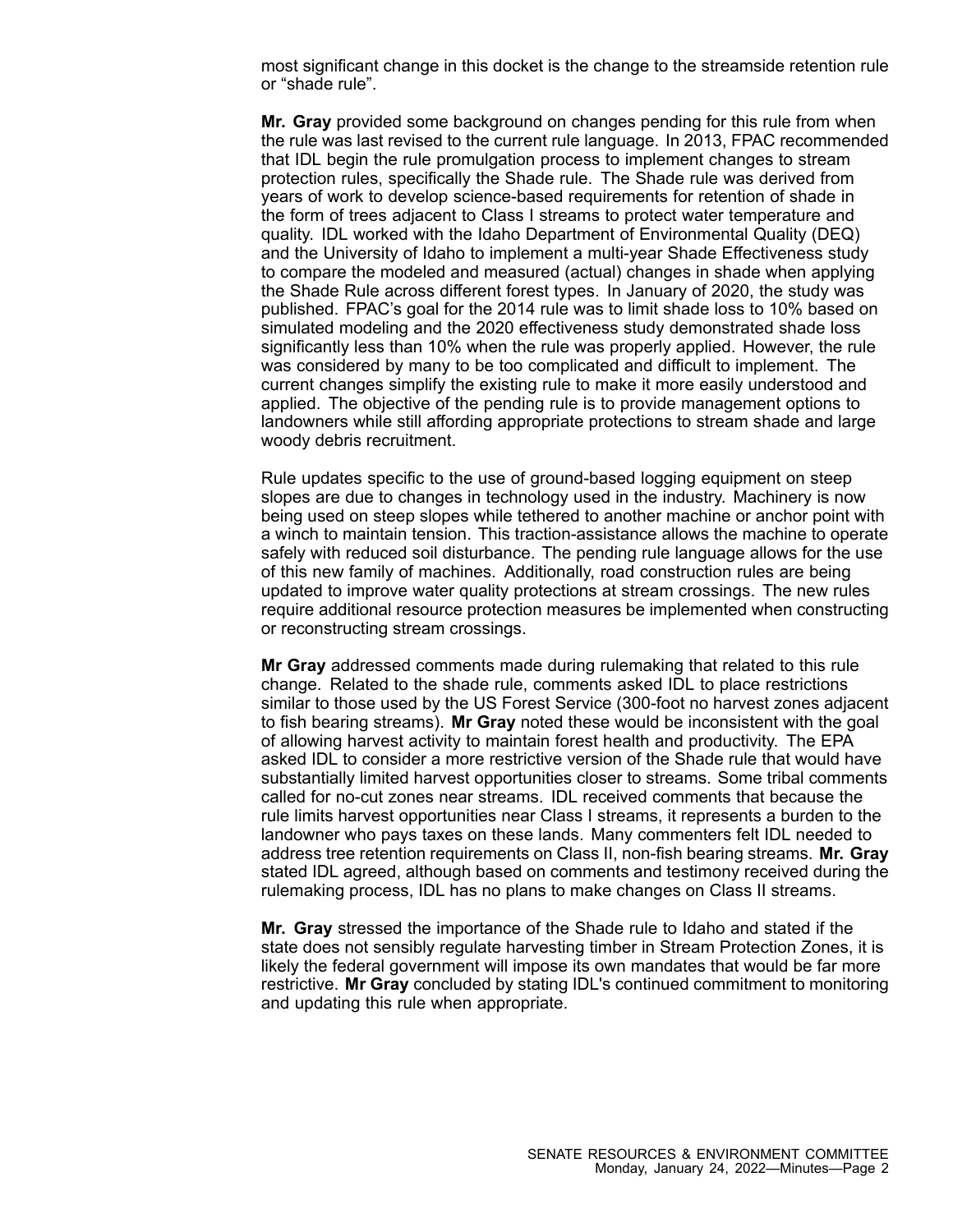- **DISCUSSION: Chairman Vick** asked for an explanation of the weighted tree count noted in Section 30.07, and for the reasoning for increased count requirements in land further north. **Mr. Gray** answered that there are different growing conditions throughout the state, with those farther north being more favorable to tree growth. This rule attempts to allow the same rule to apply throughout the state, without being too restrictive in one area and under restrictive in another, by dividing the state into geographic areas with different weighted tree count requirements per 100 linear feet of stream. **Mr. Gray** explained stream protection zones (boxes) are 75 feet wide from the edge of the stream, by 100 feet of stream. Within each box, you would count the trees within each diameter class, then multiply by the factor for your corresponding geographic area. If you have more trees (you are above the weighted tree count) in that area, then you have harvest opportunities. If you have fewer, you need to move on to the next zone. **Senator Semmelroth** noted some of the public comments IDL received from the EPA and tribal groups stated reduced protections that IDL defines in the most innermost areas are not supported by science and research, and she asked for an explanation of how the new protections will protect water quality. **Mr. Gray** responded that the EPA suggested higher retention requirements within an inner zone of 25 or 50 feet, but IDL believes the physical limitations of having to go in the full 75 feet and fall <sup>a</sup> tree out would provide as much protection as creating higher retention requirements within an inner zone.
- **TESTIMONY: Jonathan Oppenheimer**, External Relations Director for the Idaho Conservation League (ICL) shared that ICL was involved in the development of this rule and they participated in some of the stakeholder meetings and provided comments. **Mr. Oppenheimer** stated ICL has serious reservations about the reductions in the protections for areas zero to 25 feet from streams. He was concerned about protecting streams that are currently under-stocked and about protections to water quality. He referenced language in studies used by ICL that expressed that it is essential to protect this innermost zone. **Mr. Oppenheimer** recommended that the Committee reject these rules and asked that IDL and the Forest Practices Act Advisory Committee be given more time to work on them and get them right.
- **DISCUSSION:** In response, **Mr. Gray** gave an example of how relative stocking was determined under the previous rule compared to the current rule, with the final result being that there may be the opportunity to harvest <sup>a</sup> few more trees closer to the stream under the current rules, although the physical limitations of harvesting may provide some extra protection. **Senator Guthrie** asked for <sup>a</sup> definition of relative stocking and asked if related rules were consistent between north and south Idaho, and between terrains and applications. **Mr. Gray** explained relative stocking is <sup>a</sup> combination of relative density and the concept of stocking, although these are almost the same concept. Both relate to the forest carrying capacity of the site. He added that relative stocking varies around the state based on terrain and growing conditions. **Senator Guthrie** asked if there could be different relative stocking requirements for different regions of the same stream. **Mr. Gray** responded, potentially, but IDL changed the rule so that instead of being entirely reliant on habitat type, the state is divided into geographic regions that made more sense and are easier for landowners to understand and implement.
- **MOTION: Chairman Vick** moved to approve **Docket No. 20-0201-2101**. **Senator VanOrden** seconded the motion. The motion carried by **voice vote**.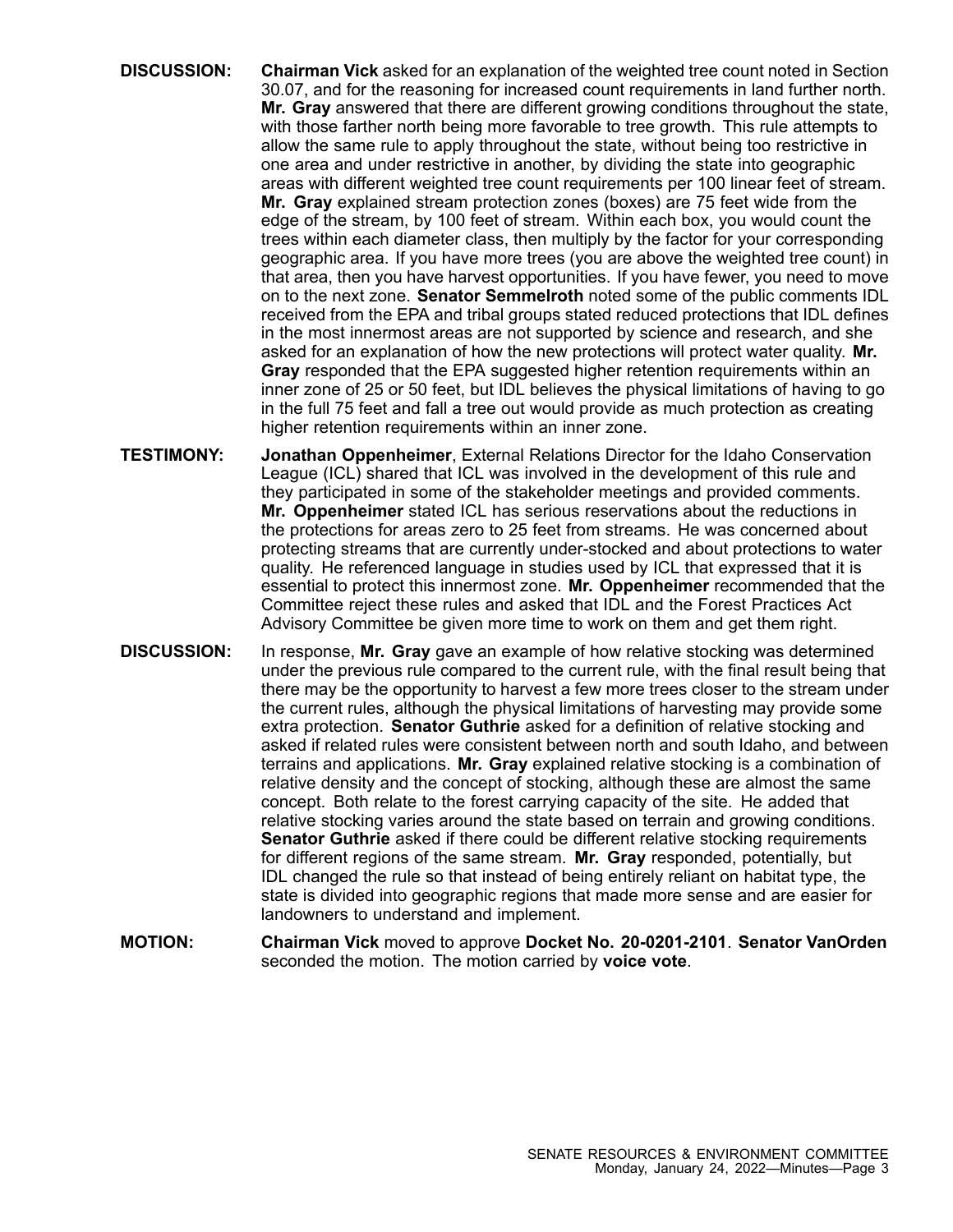- **DOCKET NO. 20-0309-2101F Easements on State-Owned Navigable Waterways Pending Fee Rule**, page 210. This is <sup>a</sup> fee rule, although it is <sup>a</sup> new rule, so it is listed in the Pending Fee Rule Book as **Docket No. 20-0309-2101**. **Scott Phillips**, Policy and Communications Chief for Idaho Department of Lands presented testimony on **Docket No. 20-0309-2101**. **Mr Phillips** explained that 20.03.09 establishes <sup>a</sup> consistent process to authorize easements for specific uses of state-owned submerged lands. These uses include bridges, utility crossings, and some dams. Statutory authority for easements on state lands is provided by Idaho Code § 58-6. This proposed rule includes the following substantive changes: the \$300 application fee established in 1993 was increased to \$500, appraisals, if needed, will now be paid for by the applicant and not by IDL staff, and the Director's approval authority is raised from <sup>a</sup> compensation of \$10,000 up to \$25,000. This corresponds with the same approval authority for easements on endowment lands. The rule changes will only impact new easement applications.
- **DISCUSSION: Senator Guthrie** asked for clarification if this was <sup>a</sup> fee rule. **Mr. Phillips** confirmed that this was a fee rule.
- **MOTION: Senator Burtenshaw** moved to approve **Docket No. 20-0309-2101F**. **Senator VanOrden** seconded the motion. The motion carried by **voice vote**.
- **DOCKET NO. 20-0601-2101F Rules of the Idaho Board of Scaling Practices Pending Fee Rule**, page 217. This is <sup>a</sup> fee rule, although it is <sup>a</sup> new rule, so it is listed in the Pending Fee Rule Book as **Docket No. 20-0601-2101**. **Archie Gray** testified on behalf of Shawn Inman, the Executive Director of the Idaho Board of Scaling Practices. **Mr. Gray** explained the main change to this rule was the adoption of the new Idaho Cubic Log Scaling Manual, in Subsection 002.02 (page 220). The new cubic manual is an alternative to the current Scriber "Idaho Log Scaling Manual" and is not meant to be <sup>a</sup> replacement. The intent of the manual is to establish <sup>a</sup> standard, uniform set of rules for cubic scale in the event someone elects to use cubic scale in the future. Other changes were the removal of rule sections that are duplicative with statute, and removing other unnecessary words, which results in <sup>a</sup> rule that is easier to read. No fee amounts were changed or new fees added.
- **MOTION: Senator Blair** moved to approve **Docket No. 20-0601-2101F**. **Senator Semmelroth** seconded the motion. The motion carried by **voice vote**.
- **PASSED THE GAVEL:** Vice Chairman Heider passed the gavel to Chairman Vick.
- **ADJOURNED:** There being no further business as this time, **Chairman Vick** adjourned the meeting at 2:13 p.m.